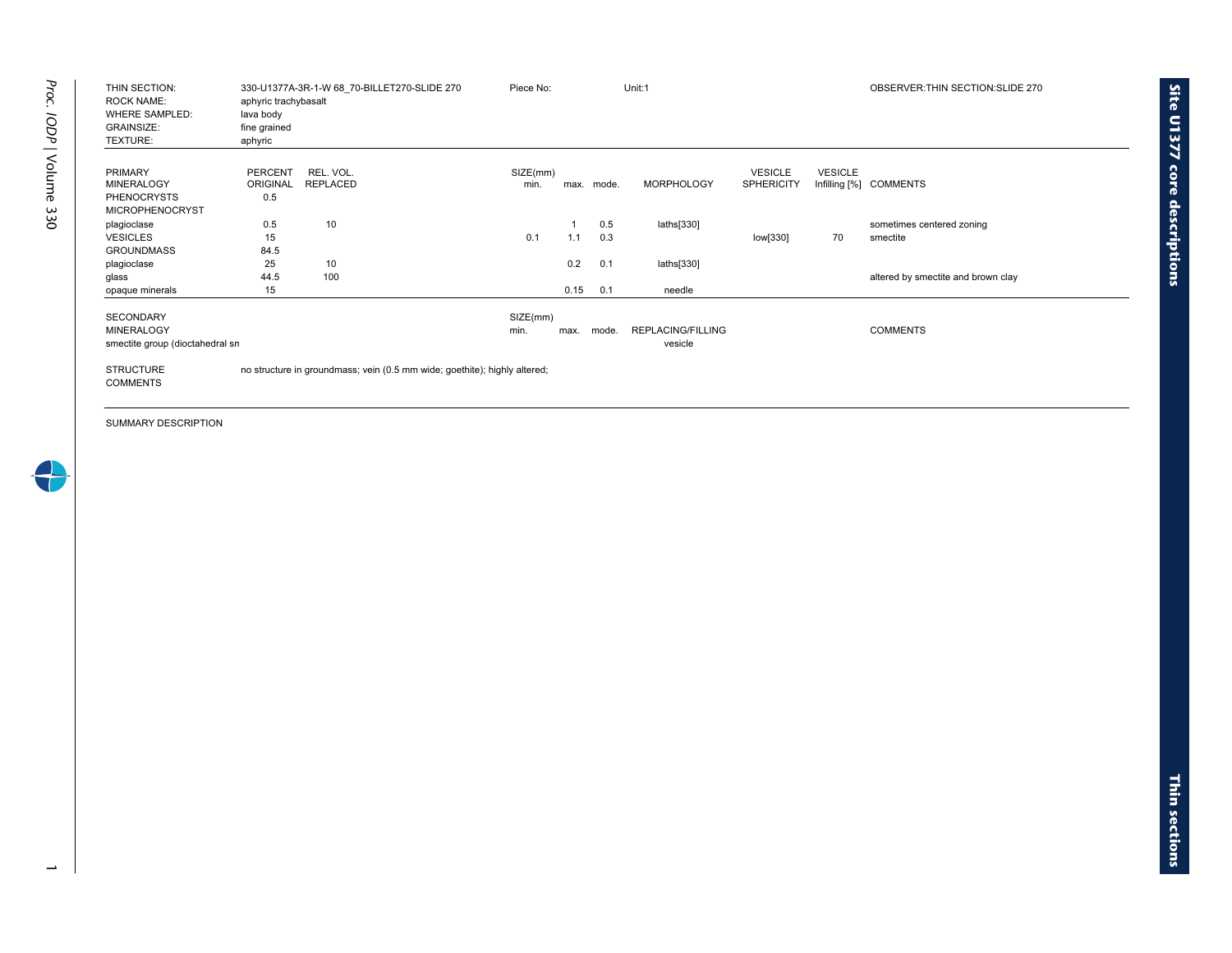| THIN SECTION:<br><b>ROCK NAME:</b><br><b>WHERE SAMPLED:</b><br><b>GRAINSIZE:</b><br>TEXTURE: | lava body<br>fine grained<br>moderately phyric | 330-U1377A-3R-2-W 2_4-BILLET271-SLIDE 271<br>moderately olivine-phyric[EXP330] trachybasalt | Piece No:        |      |            | Unit:2                        |                                     |                | OBSERVER: THIN SECTION: SLIDE 271     |
|----------------------------------------------------------------------------------------------|------------------------------------------------|---------------------------------------------------------------------------------------------|------------------|------|------------|-------------------------------|-------------------------------------|----------------|---------------------------------------|
| <b>PRIMARY</b><br><b>MINERALOGY</b><br><b>PHENOCRYSTS</b>                                    | <b>PERCENT</b><br>ORIGINAL<br>8                | REL. VOL.<br><b>REPLACED</b>                                                                | SIZE(mm)<br>min. |      | max. mode. | <b>MORPHOLOGY</b>             | <b>VESICLE</b><br><b>SPHERICITY</b> | <b>VESICLE</b> | Infilling [%] COMMENTS                |
| augite                                                                                       | 0.8                                            | $\mathbf 0$                                                                                 |                  | 2.8  | 1.6        | subhedral                     |                                     |                |                                       |
| olivine                                                                                      | 5                                              | 100                                                                                         |                  | 2.8  | 1.2        | euhedral to<br>subhedral[330] |                                     |                |                                       |
| <b>MICROPHENOCRYST</b>                                                                       |                                                |                                                                                             |                  |      |            |                               |                                     |                |                                       |
| augite                                                                                       | 0.2                                            | 0                                                                                           |                  | 0.8  | 0.6        | subhedral                     |                                     |                |                                       |
| plagioclase                                                                                  | -1                                             | $\mathbf 0$                                                                                 |                  | 0.9  | 0.6        | laths[330]                    |                                     |                | sieve texture, centered zoning, clots |
| olivine                                                                                      | $\overline{2}$                                 | 100                                                                                         |                  | 0.9  | 0.5        | euhedral to<br>subhedral[330] |                                     |                |                                       |
| <b>VESICLES</b>                                                                              | 10                                             |                                                                                             | 0.1              | 0.6  | 0.3        |                               | low and<br>elongated[EXP330]        | 90             | smectite-filled                       |
| <b>GROUNDMASS</b>                                                                            | 82                                             |                                                                                             |                  |      |            |                               |                                     |                |                                       |
| opaque minerals                                                                              | 3                                              |                                                                                             |                  | 0.1  | 0.02       | anhedral                      |                                     |                |                                       |
| plagioclase                                                                                  | 20                                             | 0                                                                                           |                  | 0.2  | 0.1        | laths[330]                    |                                     |                |                                       |
| glass                                                                                        | 59                                             | 100                                                                                         |                  |      |            |                               |                                     |                | brown clay and smectite               |
| <b>SECONDARY</b><br><b>MINERALOGY</b>                                                        |                                                |                                                                                             | SIZE(mm)<br>min. | max. | mode.      | <b>REPLACING/FILLING</b>      |                                     |                | <b>COMMENTS</b>                       |
| smectite group (dioctahedral sn<br><b>STRUCTURE</b><br><b>COMMENTS</b>                       | no structure in groundmass                     |                                                                                             |                  |      |            | vesicle                       |                                     |                |                                       |

÷

**Site U1377 core**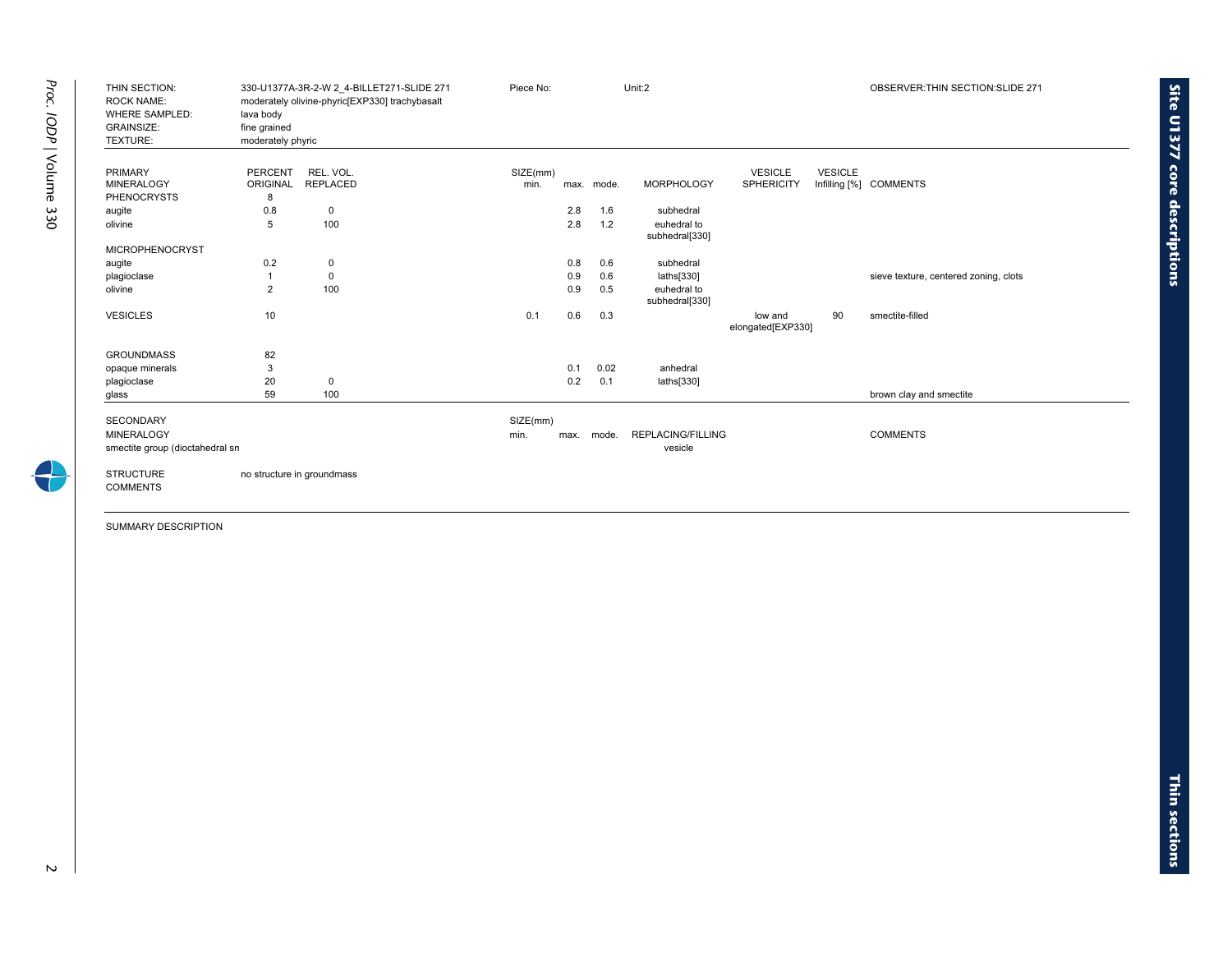| THIN SECTION:<br><b>ROCK NAME:</b><br><b>WHERE SAMPLED:</b><br><b>GRAINSIZE:</b><br>TEXTURE: | 330-U1377A-4R-2-W 45_47-BILLET272-SLIDE 272<br>aphyric trachybasalt<br>basalt lava lobe or pillow<br>fine grained<br>aphyric | Piece No:        |            |            | Unit:3                       |                                     |                | OBSERVER: THIN SECTION: SLIDE 272                       |
|----------------------------------------------------------------------------------------------|------------------------------------------------------------------------------------------------------------------------------|------------------|------------|------------|------------------------------|-------------------------------------|----------------|---------------------------------------------------------|
| <b>PRIMARY</b><br><b>MINERALOGY</b><br><b>PHENOCRYSTS</b><br><b>MICROPHENOCRYST</b>          | REL. VOL.<br><b>PERCENT</b><br><b>ORIGINAL</b><br><b>REPLACED</b><br>0.5                                                     | SIZE(mm)<br>min. |            | max. mode. | <b>MORPHOLOGY</b>            | <b>VESICLE</b><br><b>SPHERICITY</b> | <b>VESICLE</b> | Infilling [%] COMMENTS                                  |
| olivine<br><b>VESICLES</b><br><b>GROUNDMASS</b>                                              | 100<br>0.5<br>$\overline{2}$<br>97.5                                                                                         | 0.1              | 0.8<br>0.5 | 0.3<br>0.2 | subhedral                    | low[330]                            | 100            | replaced by brown clay<br>green clay and some carbonate |
| plagioclase<br>glass                                                                         | 10<br>10<br>87.5<br>100                                                                                                      |                  | 0.4        | 0.08       | microlite[330]               |                                     |                | altered by clay                                         |
| <b>SECONDARY</b><br><b>MINERALOGY</b><br>carbonate                                           |                                                                                                                              | SIZE(mm)<br>min. | max.       | mode.      | REPLACING/FILLING<br>vesicle |                                     |                | <b>COMMENTS</b><br>also filled with green clay          |
| <b>STRUCTURE</b><br><b>COMMENTS</b>                                                          | aligned bands of glass, mostly horizontal; several straight & cross-cutting veins (max.0.28 mm; irregulars 0.08 mm)          |                  |            |            |                              |                                     |                |                                                         |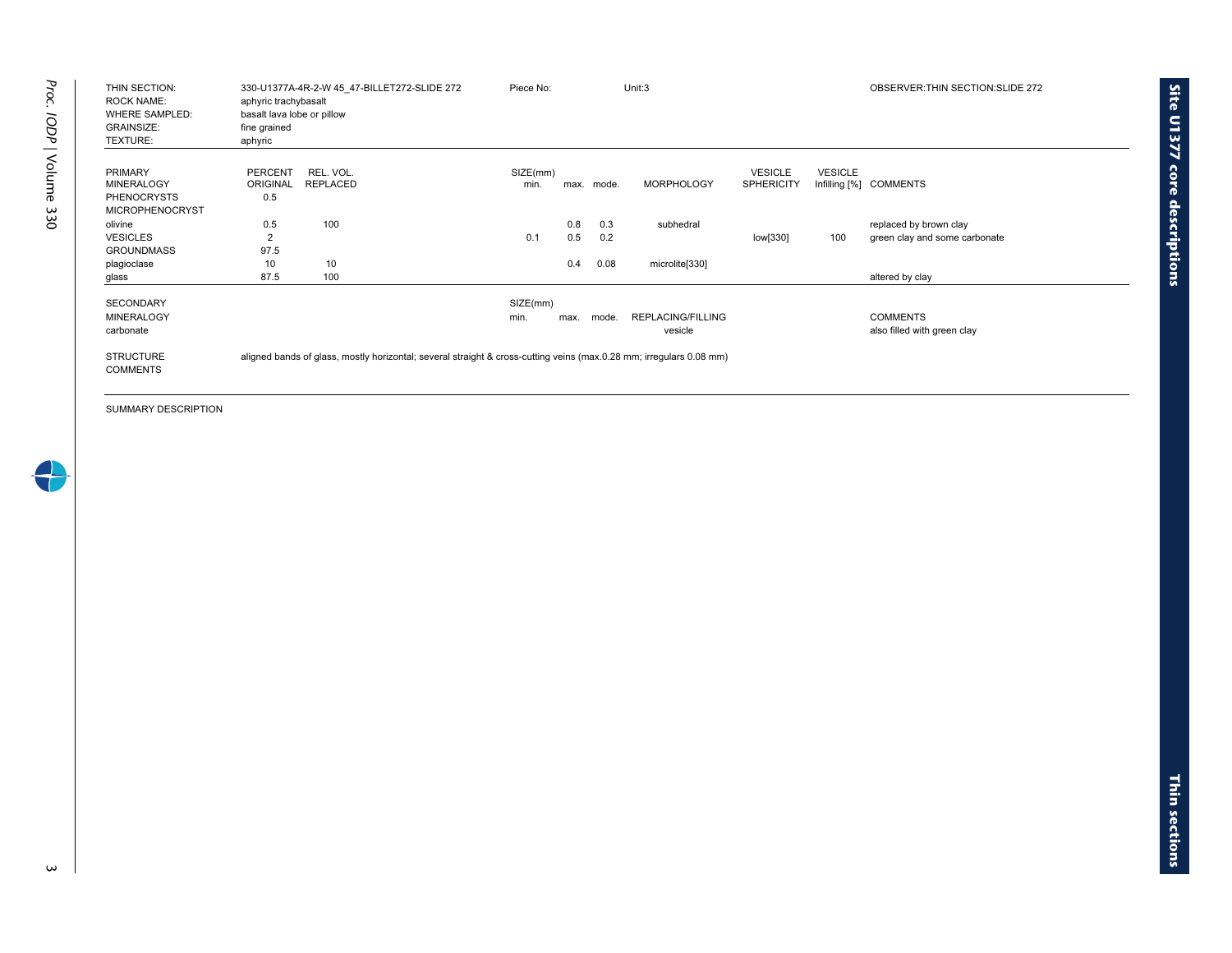| THIN SECTION:<br><b>ROCK NAME:</b><br><b>WHERE SAMPLED:</b><br><b>GRAINSIZE:</b><br>TEXTURE: | 330-U1377A-5R-2-W 123 125-BILLET273-SLIDE 273<br>aphyric trachybasalt<br>basalt lava lobe or pillow<br>fine grained<br>aphyric | Piece No:        |      |       | Unit:3                              |                                     |                                 | OBSERVER: THIN SECTION: SLIDE 273  |
|----------------------------------------------------------------------------------------------|--------------------------------------------------------------------------------------------------------------------------------|------------------|------|-------|-------------------------------------|-------------------------------------|---------------------------------|------------------------------------|
| <b>PRIMARY</b><br><b>MINERALOGY</b><br><b>PHENOCRYSTS</b><br><b>MICROPHENOCRYST</b>          | REL. VOL.<br><b>PERCENT</b><br><b>REPLACED</b><br><b>ORIGINAL</b><br>0                                                         | SIZE(mm)<br>min. | max. | mode. | <b>MORPHOLOGY</b>                   | <b>VESICLE</b><br><b>SPHERICITY</b> | <b>VESICLE</b><br>Infilling [%] | COMMENTS                           |
| <b>VESICLES</b>                                                                              | 10                                                                                                                             | 0.1              | 1.2  | 0.2   |                                     | low[330]                            | 60                              | filled by brown clay               |
| <b>GROUNDMASS</b>                                                                            | 90                                                                                                                             |                  |      |       |                                     |                                     |                                 |                                    |
| glass                                                                                        | 100<br>80                                                                                                                      |                  |      |       |                                     |                                     |                                 | altered by brown clay and smectite |
| plagioclase                                                                                  | 10<br>10                                                                                                                       |                  | 0.4  | 0.2   | microlite[330]                      |                                     |                                 |                                    |
| <b>SECONDARY</b><br><b>MINERALOGY</b><br>clay                                                |                                                                                                                                | SIZE(mm)<br>min. | max. | mode. | <b>REPLACING/FILLING</b><br>vesicle |                                     |                                 | <b>COMMENTS</b><br>brown clay      |
| <b>STRUCTURE</b><br><b>COMMENTS</b>                                                          | glass bands, non-oriented thin section; irregular vein (0.2 mm)                                                                |                  |      |       |                                     |                                     |                                 |                                    |

**Site U1377 core**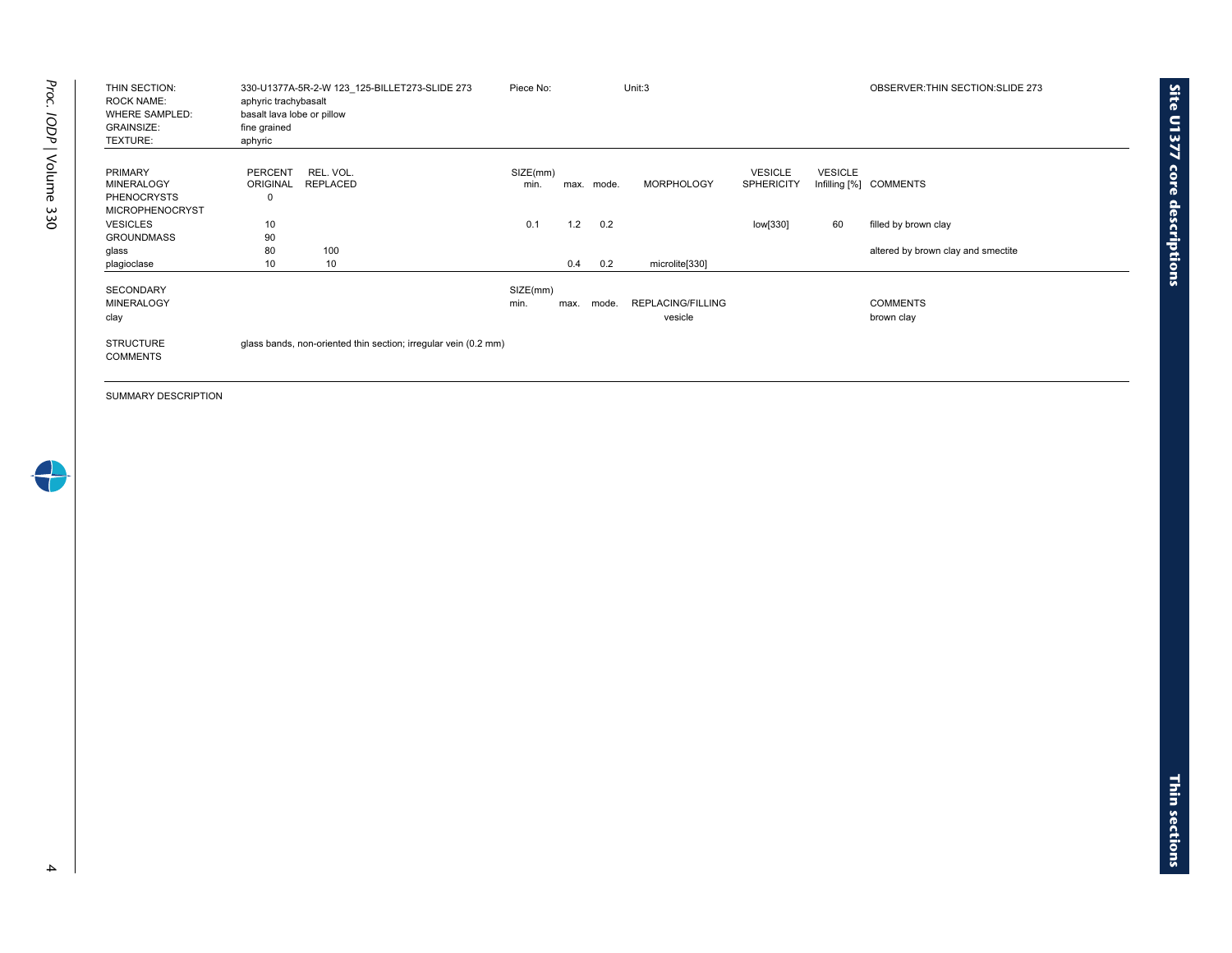| THIN SECTION:<br><b>ROCK NAME:</b><br><b>WHERE SAMPLED:</b><br><b>GRAINSIZE:</b><br>TEXTURE: | 330-U1377A-6R-2-W 13 15-BILLET274-SLIDE 274<br>moderately olivine-phyric[EXP330] trachybasalt<br>basalt lava lobe<br>fine grained<br>moderately phyric | Piece No: |      |            | Unit:4                   |                         |                | OBSERVER: THIN SECTION: SLIDE 274   |
|----------------------------------------------------------------------------------------------|--------------------------------------------------------------------------------------------------------------------------------------------------------|-----------|------|------------|--------------------------|-------------------------|----------------|-------------------------------------|
| <b>PRIMARY</b>                                                                               | REL. VOL.<br><b>PERCENT</b>                                                                                                                            | SIZE(mm)  |      |            |                          | <b>VESICLE</b>          | <b>VESICLE</b> |                                     |
| <b>MINERALOGY</b>                                                                            | ORIGINAL<br>REPLACED                                                                                                                                   | min.      |      | max. mode. | <b>MORPHOLOGY</b>        | <b>SPHERICITY</b>       |                | Infilling [%] COMMENTS              |
| <b>PHENOCRYSTS</b>                                                                           | 6                                                                                                                                                      |           |      |            |                          |                         |                |                                     |
| olivine                                                                                      | 100<br>6                                                                                                                                               |           | 2.1  | 1.2        | subhedral                |                         |                | replaced by brown clay and smectite |
| <b>MICROPHENOCRYST</b>                                                                       |                                                                                                                                                        |           |      |            |                          |                         |                |                                     |
| <b>VESICLES</b>                                                                              | 3                                                                                                                                                      | 0.3       | 3.2  | 1.2        |                          | low to<br>elongate[330] | 90             | filled by carbonate and brown clay  |
| <b>GROUNDMASS</b>                                                                            | 91                                                                                                                                                     |           |      |            |                          |                         |                |                                     |
| glass                                                                                        | 36<br>100                                                                                                                                              |           |      |            |                          |                         |                |                                     |
| olivine                                                                                      | 10<br>100                                                                                                                                              |           | 0.9  | 0.4        | subhedral                |                         |                | replaced by brown clay and smectite |
| plagioclase                                                                                  | 40<br>5                                                                                                                                                |           | 0.3  | 0.2        | microlite[330]           |                         |                | aligned                             |
| augite                                                                                       | 5<br>0                                                                                                                                                 |           | 0.07 | 0.04       | anhedral                 |                         |                |                                     |
| <b>SECONDARY</b>                                                                             |                                                                                                                                                        | SIZE(mm)  |      |            |                          |                         |                |                                     |
| <b>MINERALOGY</b>                                                                            |                                                                                                                                                        | min.      | max. | mode.      | <b>REPLACING/FILLING</b> |                         |                | <b>COMMENTS</b>                     |
| <b>STRUCTURE</b><br><b>COMMENTS</b>                                                          | sub-vertical moderate trachytic texture                                                                                                                |           |      |            |                          |                         |                |                                     |